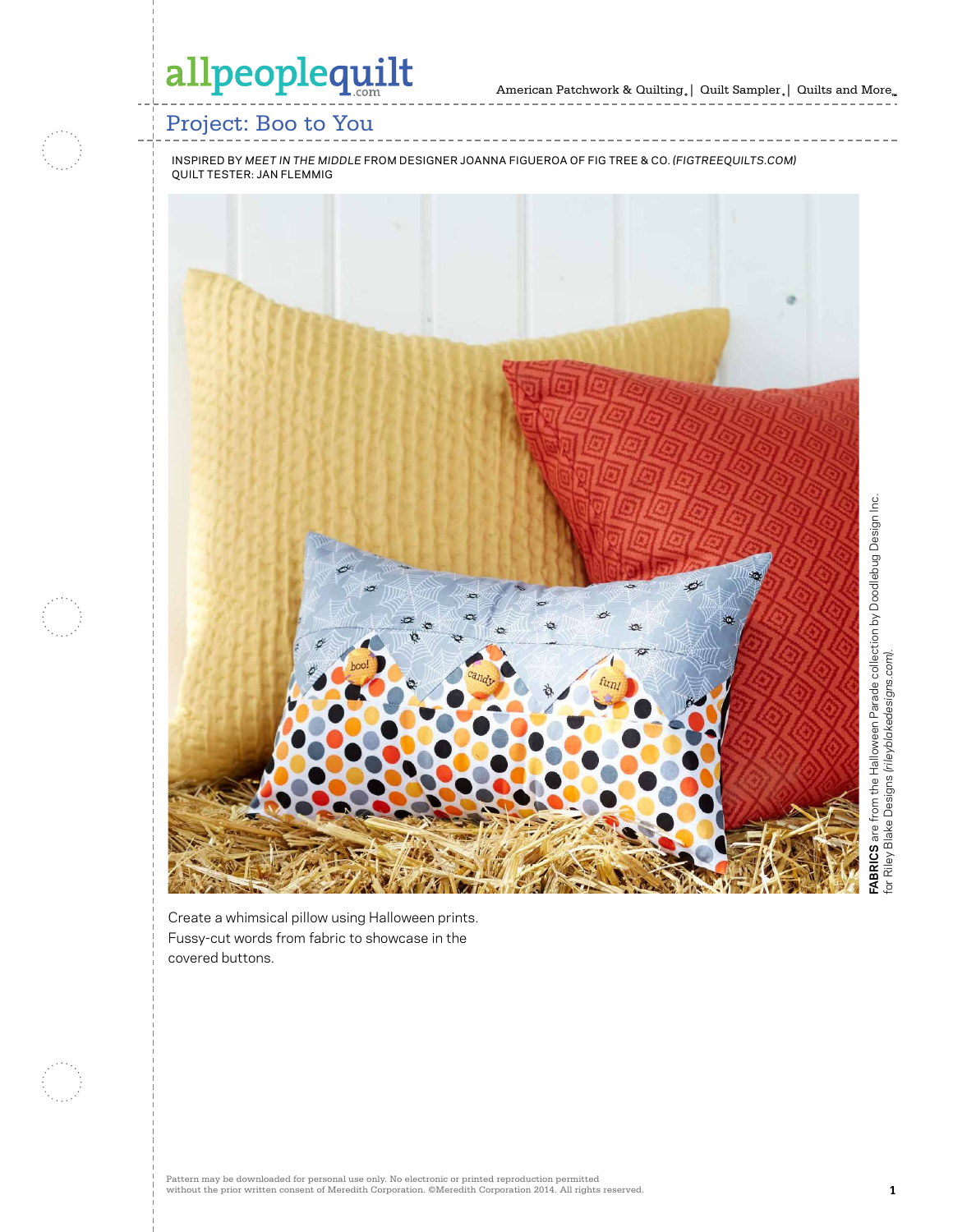### Project: Boo to You



#### **Materials** FOR ONE PILLOW

- **•** 1⁄4 yard *each* of polka dot and gray spider print (pillow top)
- **•** 6" square orange word print (covered buttons)
- 1⁄<sub>3</sub> yard backing fabric
- **•** 11⁄8"-diameter covered button kit, such as Dritz size 45, which includes template, buttons, mold, and pusher, to make three covered buttons
- **•** 10×16" pillow form

#### Finished Pillow: 10×16"

Yardages and cutting instructions are based on 42" of usable fabric width.

Measurements include 1⁄4" seam allowances. Sew with right sides together unless otherwise stated.

### Cut Fabrics

Cut pieces in the following order.

**From polka dot, cut:** 

- **•** 1-41/2×161/2" rectangle
- 8-2<sup>1</sup>⁄<sub>2</sub>" squares
- **From gray spider print, cut:**
- **•** 1-41/2×161/2" rectangle
- **•** 4-21/<sub>2</sub>×41/<sub>2</sub>" rectangles
- **From orange word print, cut:**
- 3-2<sup>1</sup>⁄<sub>2</sub>" squares
- **From backing fabric, cut:**
- 2-101⁄2×10<sup>3</sup>/4" rectangles

### Assemble Flying Geese Units

- **1.** Use a pencil to mark a diagonal line on wrong side of each polka dot 21⁄2" square. (To prevent fabric from stretching as you draw the lines, place 220-grit sandpaper under each square.)
- 2. Align a marked polka dot square with one end of a gray spider print 21/2×41/2" rectangle (Flying Geese Diagram; note direction

of marked line). Sew on marked line. Trim seam allowance to  $\frac{1}{4}$ ". Press open attached triangle, pressing seam toward polka dot triangle. In same manner, add a second marked polka dot square to opposite end of rectangle to make a Flying Geese unit. The unit should be 21/2×41/2" including seam allowances. Repeat to make four Flying Geese units total.

#### Assemble Pillow Top

- 1. Referring to Pillow Top Assembly Diagram, sew together Flying Geese units into a row. Press seams open. The row should be  $2\frac{1}{2} \times 16\frac{1}{2}$ " including seam allowances.
- 2. Join gray spider print  $4\frac{1}{2} \times 16\frac{1}{2}$ " rectangle and polka dot 41⁄2×161⁄2" rectangle to long edges of Flying Geese row (Pillow Top Assembly Diagram) to make pillow top. Press seams away from the Flying Geese row. The pillow top should be 101/2×161/2" including seam allowances.

#### Finish Pillow

- 1. Using an orange word print 21⁄2" square, refer to "How Do I ... Make Covered Buttons?" on *page 4* to assemble a covered button. Repeat to cover three buttons total.
- 2. Referring to photo, *page 1,* hand-stitch covered buttons to Flying Geese row in pillow top.
- 3. Turn one short edge of a 10<sup>1</sup>/<sub>2</sub>×10<sup>3</sup>/<sub>4</sub>" backing rectangle under 1⁄4"; press. Fold under pressed edge 1⁄4" again; press. Topstitch folded edge to hem a

pillow back piece. Repeat to hem a second pillow back piece.

- 4. Referring to Pillow Back Assembly Diagram, overlap hemmed edges of pillow back pieces about 4" to make a 10<sup>1</sup>/2×16<sup>1</sup>/<sub>2</sub>" rectangle. Stitch across overlap to make pillow back.
- **5.** Layer pillow top and pillow back with right sides together. Stitch around all edges to make pillow cover. Turn right side out through opening in pillow back; press. Insert pillow form to complete pillow.

Pattern may be downloaded for personal use only. No electronic or printed reproduction permitted without the prior written consent of Meredith Corporation. ©Meredith Corporation 2014. All rights reserved. **2**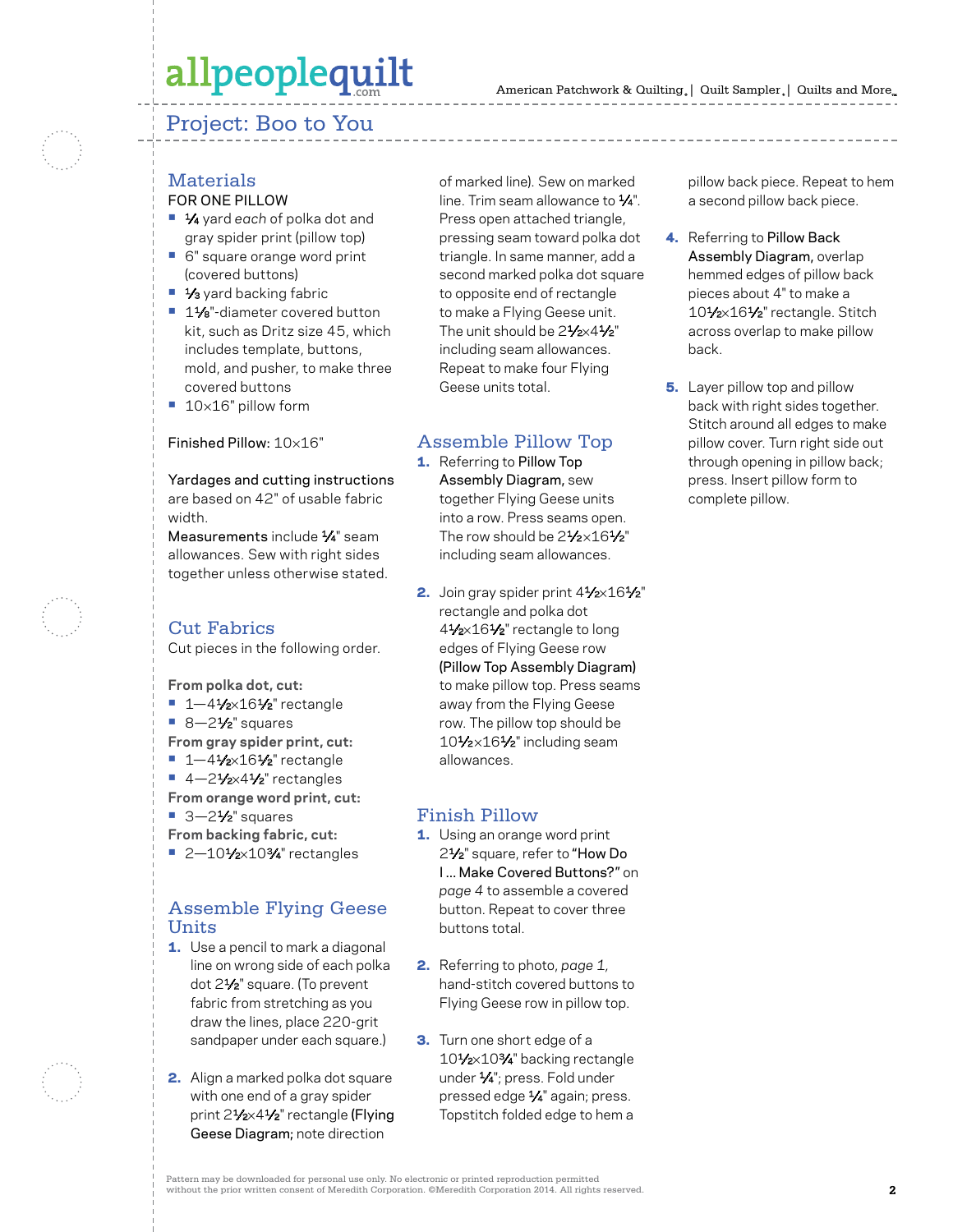### Project: Boo to You



FLYING GEESE DIAGRAM

PILLOW TOP ASSEMBLY DIAGRAM PILLOW TOP A







#### **\* NOTE:**

When printing a downloadable pdf, set Page Scaling preference to NONE to print patterns at 100%. Do NOT "Shrink to Fit" or "Fit to Printable Area."